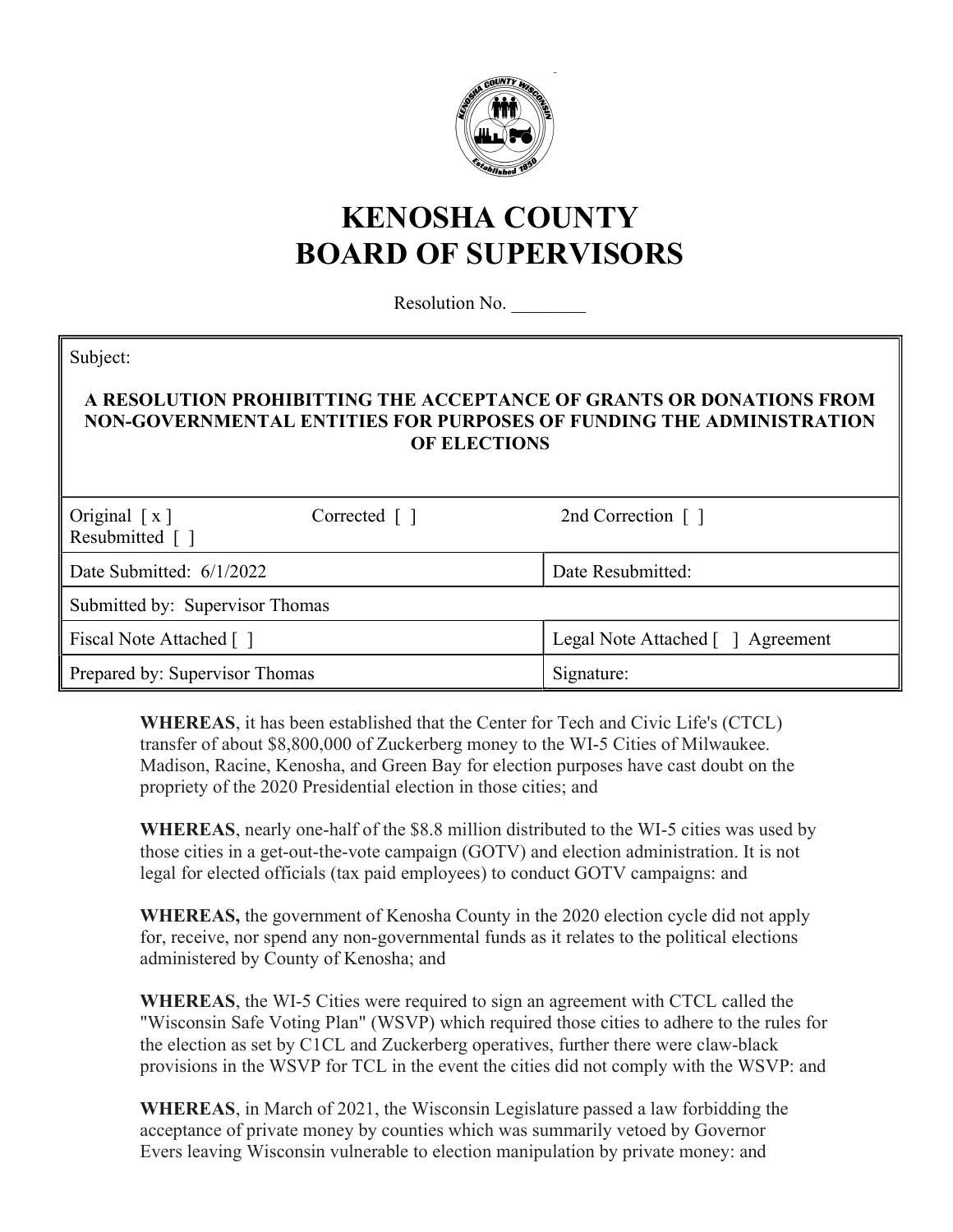WHEREAS, investigations by Wisconsin Institute for Law & Liberty, (WILL) and Foundation for Government Accountability (FGA) reported and concluded that "bottom line" Wisconsin can-and should-prohibit jurisdictions from accepting private money for election administration;" and

WHEREAS, Center for Tech and Civic Life continued after the 2020 Presidential elections with similar county and municipal funding for election purposes in U.S. Senate races (e.g., U.S. Senate races in Georgia)-and we have no reason to doubt they will not attempt to do the same in Wisconsin in 2022: and

WHEREAS, the citizens of Kenosha County are concerned that Kenosha County or election officials in Kenosha County might knowingly or unknowingly accept private or corporate funds from organizations such as the Center for Tech and Civic Life;

NOW, THEREFORE BE IT RESOLVED, that the Kenosha County Board of Supervisors directs that the policy of the county shall be that no donation or grant shall be accepted from any person, or non-governmental entity, for the purposes of election administration.

Supervisor Brian Thomas

 $\mathcal{L}_\text{max}$  , where  $\mathcal{L}_\text{max}$  and  $\mathcal{L}_\text{max}$